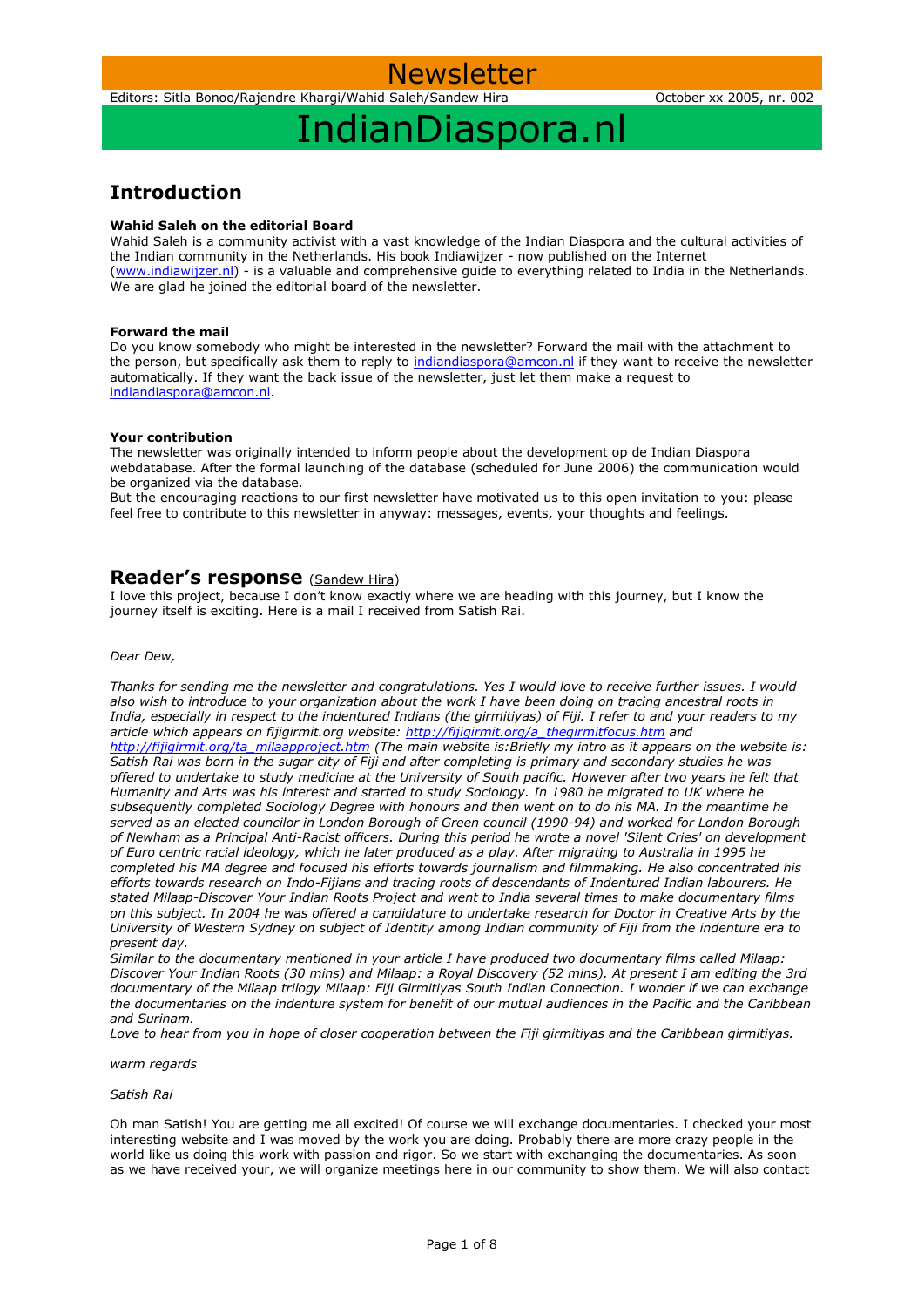

Editors: Sitla Bonoo/Rajendre Khargi/Wahid Saleh/Sandew Hira October xx 2005, nr. 002

## IndianDiaspora.nl

our local tv-stations to see whether we can get it broadcasted, even if it is on the local channels. And out of this communication we will see how things will develop.

### **Questions**

In this section we answer questions by or readers. Please feel free to put your questions to us.

### **What is the frequency of the newsletter?**

The newsletter is produced as often as we feel that there is some news to report about. We expect to produce the newsletter more or less once a month.

### **How is the newsletter distributed?**

The newsletter is sent by email to people who have asked for a free subscription by email. Everybody is free to forward the mail to anyone who might be interested, but if we are to send the mail, than we need an email in our subscription list. Please send your request for a free subscription to [indiandiaspora@amcon.nl.](mailto:indiandiaspora@amcon.nl)

### **Activity**

**Sunday November 6 from 14.00-17.00 hr: Think tank meeting with Dr. Jagat Motwani (USA/GOPIO-Global Organisation of People of Indian origin - [www.gopio.net\)](http://www.gopio.net/)** (Sitla Bonoo)

In the last newsletter we announced a think tank meeting for Friday November 4 on the basis of scenes from films on Indians in the Diaspora. This meeting is now going to take place on Sunday November 6. The reason is the following.

Dr. Jagat K.Motwani, a Fulbright Scholar (1966-67), a writer and a community activist and at present Chairman of the Academic Council of GOPIO received our 1st issue of the newsletter and showed interest in our activities. He wanted to participate in our think tank meeting. Dr Motwani informed us that he would be attending the conference 'EU-India Strategic Plan: Enhancing Trade and Investment' ([www.eicc.be\)](http://www.eicc.be/) on 8-9 November in Brussels and would like to attend our discussion in The Hague.

Dr Motwani has done extensive research on the Indian Diaspora - specially the Indian Diaspora in the USA. One result is the book *America India: In a give and take relationship* (378 pages). See the documentation section on a description of the book. See also this link on basic data on Indians in America: <http://www.nrilinks.com/usa/indians/achieve.htm> .

As we wanted to share his knowledge and experience we extended our hospitality and invited him to stay a few days with us. Dr. Motwani has accepted our invitation and would be arriving in the Netherlands on November 5<sup>th</sup>. Hence we have postponed the date of our meeting to 6<sup>th</sup> November. Dr. Motwani will speak on the subject of 'Success of Indians in the USA', which will be followed by discussion. The book of Dr Motwani will also be available against payment.

We shall invite professionals and policymakers who are interested in the subject. If you want to attend the meeting of the Think Tank, please send an email to [indiandiaspora@amcon.nl.](mailto:indiandiaspora@amcon.nl) We have room for 25 seats, so those who mail first will get a seat. Other might get disappointed.

Date: Saturday, 6-11-2005 Time: 14.00-17.00 hr Place: our home at: Vivienstraat 36, 2582 RT The Hague (Tel.: 070-363 67 28) Route description:<http://www.amcon.nl/routeVivien.htm>

With this first exchange of ideas with a foreign guest is the start of a new phase in our activities. It is the interaction on Diaspora related subjects with our visitors from abroad. If you are visiting the Netherlands and would like to interact with us, we extend an invitation to meet the members of the "Think Tank" and establish personal contact. We offer our hospitality and you would be our guest in our home. All you need is to follow the example of Dr Motwani and send an e-mail to us. We shall work out the details via email. If there are people in Holland, who want to act as guest for foreign contact of the Indian diaspora, please send us an email at: [indiandiaspora@amcon.nl.](mailto:indiandiaspora@amcon.nl)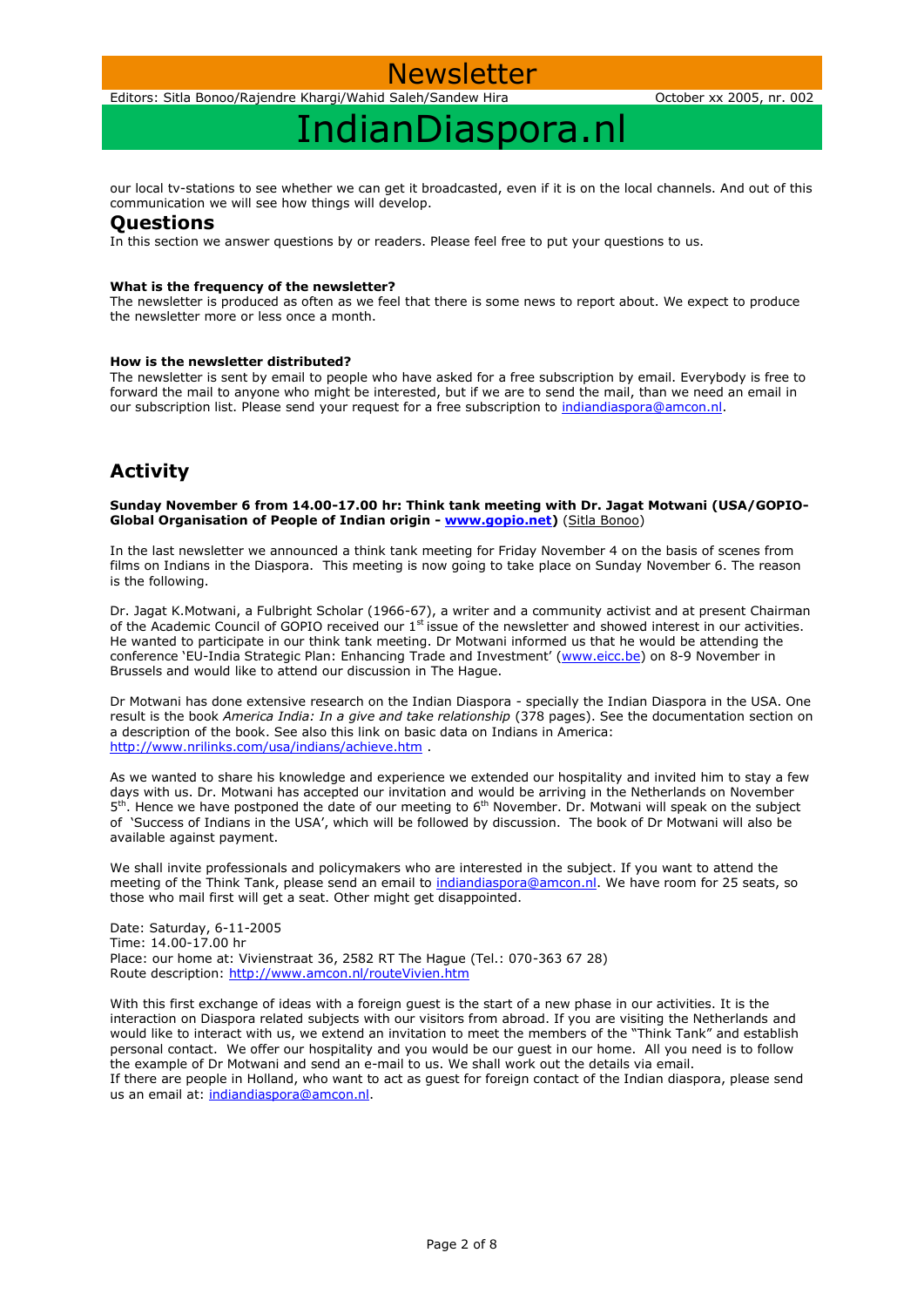

Editors: Sitla Bonoo/Rajendre Khargi/Wahid Saleh/Sandew Hira October xx 2005, nr. 002

## IndianDiaspora.nl

### **Reports**

### *A message from Suriname*

Rajendre Khargi is now in Suriname and met with key figures from the Lalla Rookh center.

### **Revival of Lalla Rookh in Paramaribo well underway** (Rajendre Khargi)

The renovation of the Lalla Rookh building in Suriname is going very well. Lalla Rookh is the name of the first ship that brought Indian immigrants as indentured laborers in Suriname in 1873. A group of enthusiastic young Surinamese men and women of the National Foundation for Indian Immigration (better know for its Dutch abbreviation NSHI or just "Lalla Rookh") was able to mobilize both sufficient funds and support in kind to achieve this over the past couple of years.

The first phase of the renovation (office- and conference facilities) has been completed and plans for the next phase are being drawn up. The facilities are well suited for conference activities for up 150 people. It includes modern IT-infrastructure and catering.

According to Farid A. Ketwaru, Chairman of the Foundation, plans for the next phase will include the creation of a permanent exhibition of historical material on the Migration of Indian Indentured Laborers to Suriname. The final step will be the renovation of the old theater-facilities, located next to the office. The NSHI would like this to become the focal point for various national- and international activities on art and culture.



A new project the Foundation would like to launch is the collecting, recording and publishing of old songs (both music and lyrics) from the ancestors of the Surinamese Hindustani. These 'migration songs' as they are called need to be preserved rather quickly as the first and second generation migrants are fading away rapidly. NSHI is taking the lead in this project. The Indian Diaspora project has offered their support in finding ways to facilitate this project.

It must be noted that NSHI, totally run by volunteers, was very much part in the production of the Diary of Munshi Rahman Khan. Their work is highly appreciated both in and out Suriname.

Website: [http://www.lallarookh.org](http://www.lallarookh.org/) Email[:nshi@sr.net](mailto:nshi@sr.net)

### **An academic chair for Indian studies in The Netherlands** (Rajendre Khargi)

Plans to incorporate an Academic Chair for studies on Indian Migrants from Suriname are shaping up. The Institute for Migration and Ethnic Studies (IMES) of The University of Amsterdam has recently completed a survey at the request of The Lalla Rookh Foundation in the Netherlands. The study takes stock of the various activities in this domain and describes several international trends in this field. The outcome of the survey will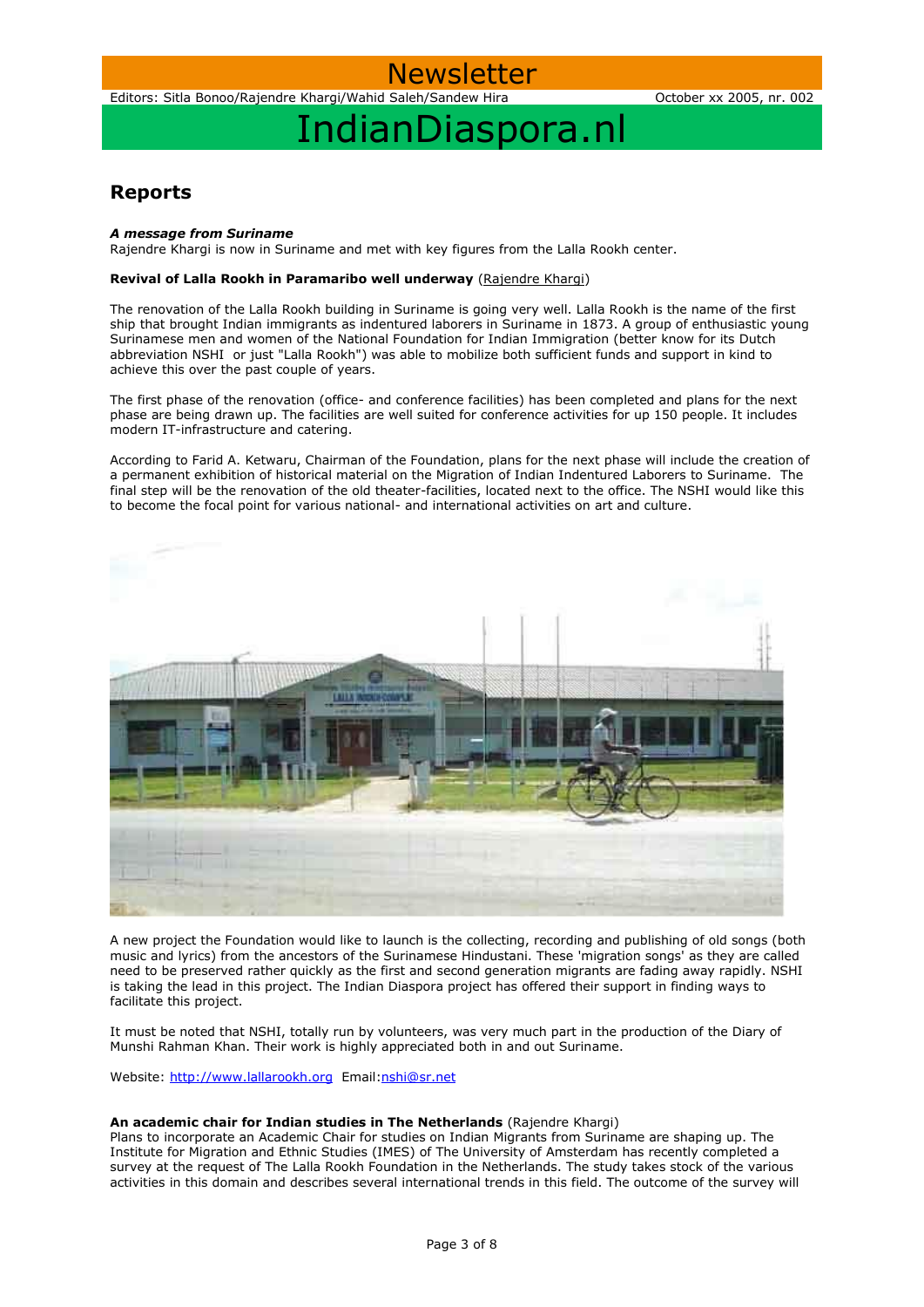Newsletter

## IndianDiaspora.nl

be discussed in December in Amsterdam with the board of Lalla Rookh and various academic scholars from the Surinamese community, the University of Amsterdam, the International Institute of Social History and other institutes. A fruitful discussion is anticipated which will lead to a choice of options on the academic scope of the Chair and formal steps towards its incorporation. We will continue to report the progress on this very exciting project in the next issues of the News Letter. The Lalla Rookh Foundation, chaired by Dr. K. Sietaram, started it activities (social and cultural) in the early seventies for Surinamese from Indian origin. At that time a large group came to The Netherlands after the announcement of Suriname's independence in November 1975.

### **Sarnami House** (sarnami = language spoken by Indians in Suriname) (Sandew Hira)

Rabin Baldewsingh, council member for the social-democrats in the municipality of The Hague and president of the Sarnami Foundation, has taken the initiative to renovate the old building of a Surinamese welfare foundation. The building was also used for organizing meetings and lectures. After the renovation of the building, it will be renamed as the Sarnami House. It will house a library with books on the history of Indian immigration to Suriname and an exhibition room with artifacts on the history of Indians in Suriname. The Sarnami House will open in the first quarter of 2006.

### **Bidesia** (Sandew Hira)

On June  $13<sup>th</sup>$  I attended an inspiring and fruitful meeting on the Bidesia project. The 'Bidesia: Migration, Change, and Folk Culture' project deals with the memory of migration, which flows in various cultural forms in the homeland as well as in destinations of migrants (songs, plays, artifacts etc). The project is a joint effort of Suriname (University of Suriname/IMWO), the Netherlands (Royal Tropical Institute) and India (G.B. Pant Social Science Institute (Museum) in Allahabad).

After eight months the researchers from the three countries presented their results. The Dutch contribution was in the form of a performance of poets and singers.

The Surinamese contribution was in the form of presentations by Narinder Mohkamsingh, Maurits Hassankhan and Sahienshadevi Ramdas. Narinder gave an analysis of the folk songs he collected. Maurits and Sahienshadevi dealt with the difference between the use of songs in India, when relatives left for Suriname (the first migration) and in Suriname, when relatives left for Holland (the second migration). Typically enough in the first migration the songs were composed by local singers, while in the second migration songs by famous Indian singers as Latta Mangeshkar and Mohammed Rafi were played in the radio for relatives who left for the Netherlands. These songs then acquired a different meaning. Sahienshadevi sang these songs with her incredible beautiful voice.

Badri Narayan Tiwari presented an analysis of the character of the Bidesia songs in India. I was impressed by his vast knowledge of the folk songs and the way they conveyed the emotions involved in migration. See Badri Narayan Tiwari's article for more details on his work in <http://www.iias.nl/iiasn/30/> (12<sup>th</sup> item).

The Bidesia project surely is a new way of looking at migration history and I hope we will be able to get more of their results in the near future.

### *Discussions and ideas*

In this section we will touch upon research questions concerning the Indian diaspora. Readers who want to make a contribution between now and the release of the database next year are kindly invited to send us an email at [indiandiaspora@amcon.nl.](mailto:indiandiaspora@amcon.nl)

### **Is the** *jhandi* **a specific Indo-Caribbean cultural invention?** (Sandew Hira)

At the Bidesia meeting I had the pleasure of talking to Narinder Mohkamsingh. Narinder mentioned the interesting idea that the *jhandi* , a flag on a (long) bamboo stick that is planted after a Hindu ritual of sacrifice, might be a typical Indo-Caribbean invention. It is hardly to be found in India of other Indian communities. I wonder if that is the case. It would be one ritual that might be specific to the Indian diaspora in the Caribbean. If that is the case, it would be an interesting topic for studying how culture changes in the diaspora. We are interested in reactions of Indians around the world and researchers working on diaspora communities, who can shed some light on this. So please send your reaction to: [indiandiaspora@amcon.nl.](mailto:indiandiaspora@amcon.nl)

### **A new idea?** (Sandew Hira)

I did not expect Maurits Hassankhan to attend the Bidesia meeting. His responsibilities as a minister in the Surinamese government of president Venetiaan might prevent him to create space in his agenda. So I was pleasantly surprised to get a call from him that he was in the Netherlands and like us to meet again. We had dinner in Amsterdam. Sahienshadevi joined us at the dinner. And there a few new crazy idea's were born.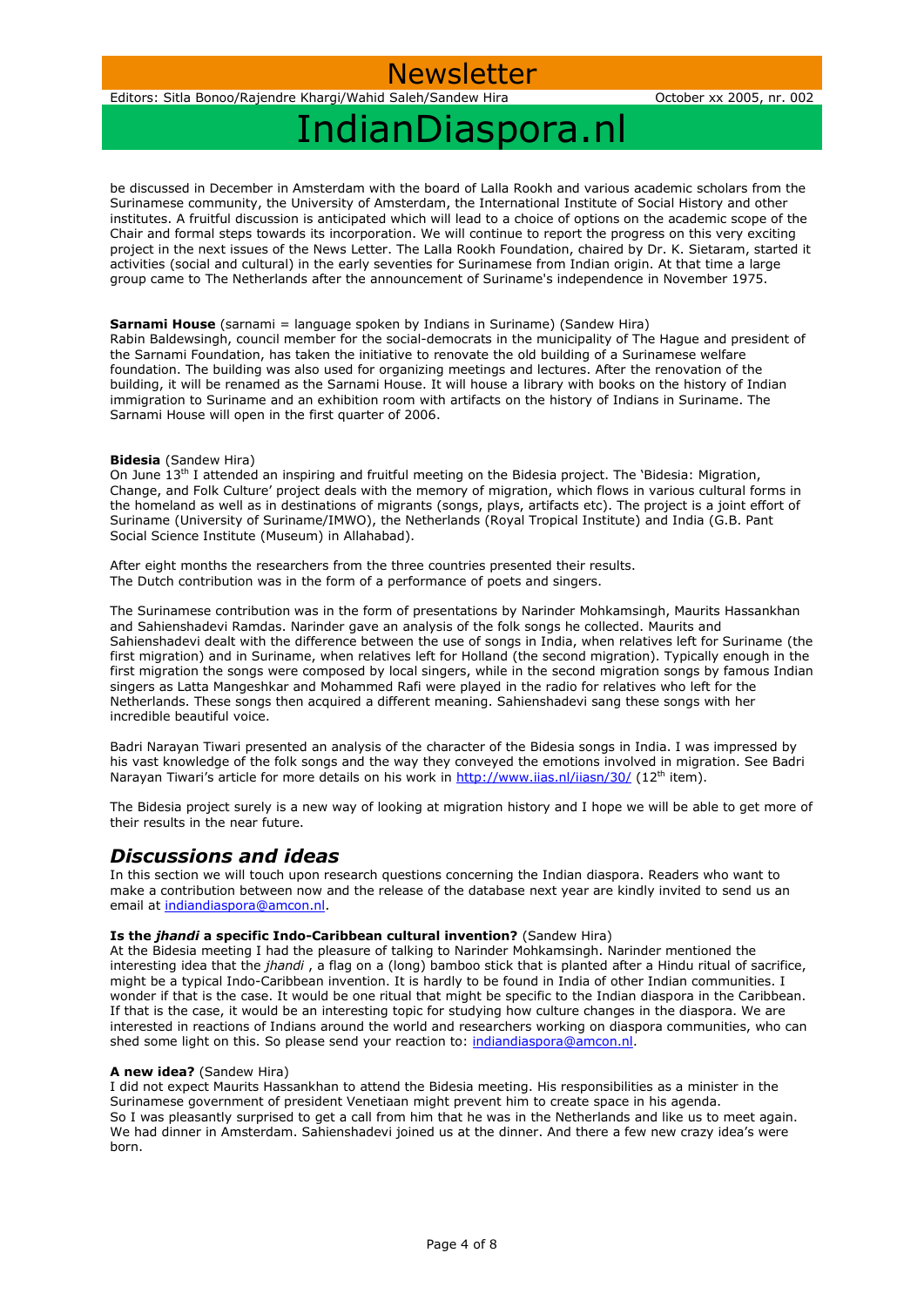## Newsl

Editors: Sitla Bonoo/Rajendre Khargi/Wahid Saleh/Sandew Hira October xx 2005, nr. 002

# IndianDiaspora.nl

*English translation of the historical database*

In his Bidesia presentation Maurits mentioned the story of a high Indian police commissioner who contacted the Indian embassy in Suriname, because he was looking for his family in Suriname. Normally it is the other way around: Indians in the diaspora searching for their roots in India. But here was a case where relatives who were left behind are looking for offspring of those who left. Maurits did some research, but although there were some leads, conclusive evidence of relatives in Suriname was not found. But it did bring the idea to me to translate the current database on Indian immigrants in English, so that the search can be done from India. That's a challenge we will take for the coming period. At the launching of the database the Royal Archives [\(http://www.nationaalarchief.nl/suriname\)](http://www.nationaalarchief.nl/suriname) had an English translation, but they deleted it. We will have to go into the matter again.

### *A new complementary historical database?*

The following idea was also based on Maurit's presentation for Bidesia.

We have told everyone who contacted us on the genealogical database [\(www.nationaalarchief.nl/suriname\)](http://www.nationaalarchief.nl/suriname) that there was no more information available on the relatives of the immigrants in India. All we had were the colonial records in Suriname. The records in the British archives were mostly statistics, did not contain personal information. The archives on Calcutta on the immigrants were not available. So we had to disappoint people who were looking for information linking their (great)grandparents to their family in India.

### Now Maurits came up with the following information.

He studied the records of the Agent-General (AG) in the archives of Suriname. The correspondence goes like this:

- Immigrant X wants to send money to his relative in India. He goes to the District Commissioner (DC) with the money.
- The DC sends to money to the AG. The AG sends the money and a letter to the Emigration Agent (EA) in Calcutta with the request to send to money to the family.
- The EA contacts the police commissioner (PC) in the police station of the village where X comes from.
- The PC sends a police agent to the village who then makes a report that contains information such as: *I have given the money; this is the family situation in he village. X's mother died, X sister is still alive* etc.
- This report ends up in the archive in Suriname via the PC, EA and AG.
- There are thousands of reports like this.

'Waw!' is the first thing that went through my mind. Here it is, the missing link! A very credible source that might contain the most valuable information on the family situation of our ancestors. In fact, if we follow the financial flow, we end up collected data on the family in India and on the process of communication between Suriname and India!

'Maurits, we should digitize the whole thing!' I shouted at the dinner table. 'It is a crime against humanity not to do it!'

Maurits looked at me, cautiously thinking of all his responsibilities and the time consuming project it might turn out to be. How is going to be financed? What is the number of records we are talking about? How is going to lead the project on the ground?

I looked at Sahieshadevi. Somebody who leads a revolt against Maurits, must have organizational capabilities. So there is our girl! And the money? 'God knows, where to find it', I, the atheist, said to a devoted muslim like Maurits.

Maurits looked at me with twinkles in his eyes and said: 'I will make a inventory of the number of records and send you a copy of some records so you can start working on the structure of the database.'

A new crazy idea was born. Would it not be nice to develop this present for our community on June 5 2008, the 130th anniversary of immigration day. How to do it? Where to get the money? Why is life so complicated? God knows. I only know that if the idea is great – and this is a great idea! – and the will is there, words and money will follow the deed.

### **E-science and the project-based documentation center (Sandew Hira)**

Sitla and I had an interesting discussion with Jaap Kloosterman, Directory of the International Institute of Social History (IISG) and Marcel van der Linden (head of the research department of the IISG) on the diaspora project. Jaap suggested that the project should be look at as an interesting experiment in e-science.

The National e-Science Centre of the UK [\(http://www.nesc.ac.uk/nesc/define.html\)](http://www.nesc.ac.uk/nesc/define.html) defines e-science as *"the large scale science that will increasingly be carried out through distributed global collaborations enabled by the Internet. Typically, a feature of such collaborative scientific enterprises is that they will require access to very large data collections, very large scale computing resources and high performance visualisation back to the individual user scientists.*

*The World Wide Web gave us access to information on Web pages written in html anywhere on the Internet. A much more powerful infrastructure is needed to support e-Science. Besides information stored in Web pages, scientists will need easy access to expensive remote facilities, to computing resources - either as dedicated Teraflop computers or cheap collections of PCs - and to information stored in dedicated databases."*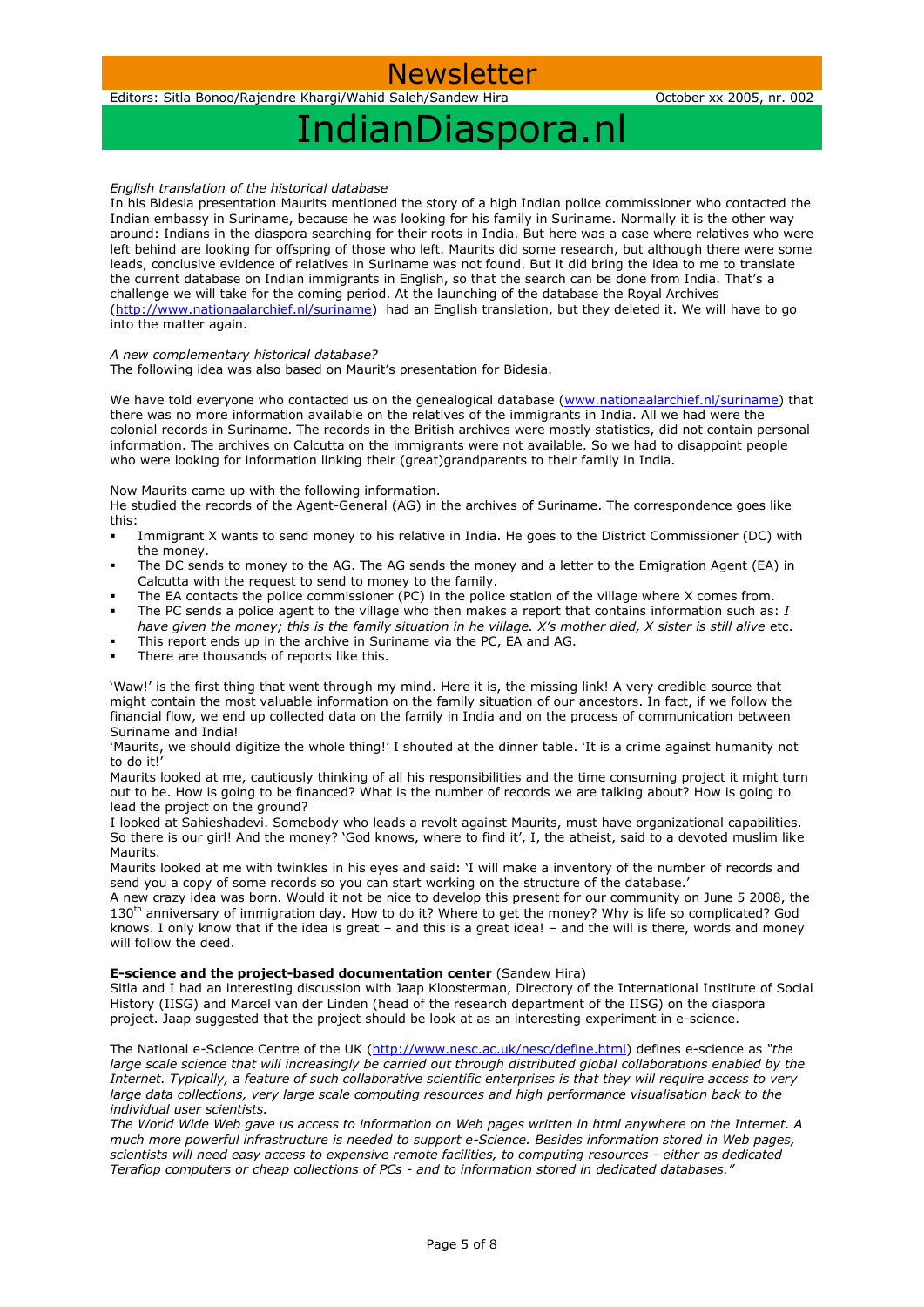# IndianDiaspora.nl

Now we come across a typical e-science problem with the diaspora project. Any research project of this nature (webbased large-scale database) will have to deal with the following problem: there are millions of books and articles in thousands of library and documentation centers across the world whose data (author, title etc) are accessible via the internet (sometimes you need to login). In the case of large libraries you can make reservations for books via the internet. A researcher normally searches a library catalogue by typing the name of the author of a text from the title and the software looks for matching records. In some cases you case use a code system such as the Universal Decimal Code (UDC ). This system pretends to be *"a highly flexible and*  effective system for organizing bibliographic records for all kinds of information in any medium (it is well suited *to multi-media information collections). It is structured in such a way that new developments and new fields of knowledge can be readily incorporated."* [http://www.udcc.org/about.htm\)](http://www.udcc.org/about.htm).

Would it be possible to attach a code for the diaspora project on the basis of which we can search in all library systems for documentation on the Indian diaspora? We asked Donald Haks, director of the Institute for Dutch History (ING) if he could look into this matter. The ING has specialists who follow all literature (books and articles) on Dutch history. Some 80.000 titles have been documented of which two third are articles in periodicals and readers. Donald has promised to bring the matter under the attention of his specialists. We will report the result in one of the coming newsletters and deal with the subject of a project based digital documentation center, which will be part of the diaspora database.

### **Partnership and the diaspora database**

We are building a webdatabase that enables partners of us to have a section of the database devoted to their activities. This might be as simple as a link to their own website or as complicated as a portion of the database that is reserved for structured information. Take for example the discussion Rajendre Khargi had with our friends from Lalla Rookh in Suriname. Lalla Rookh has a series of large photographs and some artifacts on the history of Surinamese Indians. If they are able to setup up their website as a digital museum, then we could provide our reader with a link to that website. If not, they might use our webbased infrastructure which might accommodate a so-called digital museum with picture-, audio- and video-files. This offer stands for all other parties interested in cooperating with the diaspora project.

### *Networking*

### **University of Amsterdam** (Sandew Hira)

Prof. Dr. Mario Rutten and Drs. Sanderien Verstappen from Asian studies of the University of Amsterdam have joined the diaspora network and suggested the following. Asian Studies UvA and IIAS (International Institute for Asian Studies) have been organizing a research network for Chinese communities in the Netherlands for five years already. Would we be willing to work together in organizing such a network on the Indian communities? Of course, we would and we surely will! We will be hearing more from Mario and Sanderien about the initiative through this newsletter.

### **Institute for Dutch History** (Sitla Bonoo)

Amrit Consultancy had a meeting with Donald Haks, managing director of the Institute of Netherlands History [\(www.inghist.nl\)](http://www.inghist.nl/), and Hans de Valk, projectmanager of the project Culture Crossing Borders. The Institute of Netherlands History is part of the Netherlands Organization of Scientific Research (NWO). It was founded in 1902 .The aim of the Institute is to disclose sources of the early middle ages till now. The project Culture across the Border will focus on the material in Holland on colonial history. Many source editions focus on economic and political history. This project will try to disclose sources on the colonized people.

Another aim of the project is to develop a guide with regard to Dutch sources on Asia from the end of the VOC till the second world war (1940).

Another interesting project from the ING is the Digital Biographical Dictionary. This project contains short biographies of important persons in history.

The ING is planning to set up a project on the plantation system in former Dutch colonies. We will be in touch on possible links with our historical databases.

The ING is doing an important job in documenting books and articles on history. We have asked them to investigate the possibility of introducing a code for Indian diaspora in their documentation so that in the online research you can use this code to get all books and articles in their system on Indians in Dutch history.

### **Organization Hindu Media (OHM)** (Sandew Hira)

I happened to meet Ruud Chander, director of the OHM, at the Bidesia meeting. Ruud made us a surprising offer. The OHM has produced a series of documentaries on Indians in the diaspora. These documentaries were based on footage of which part has been used. So their archives contain video-material that could be of importance for research on the diaspora. I asked Ruud to provide us with a list of the documentaries for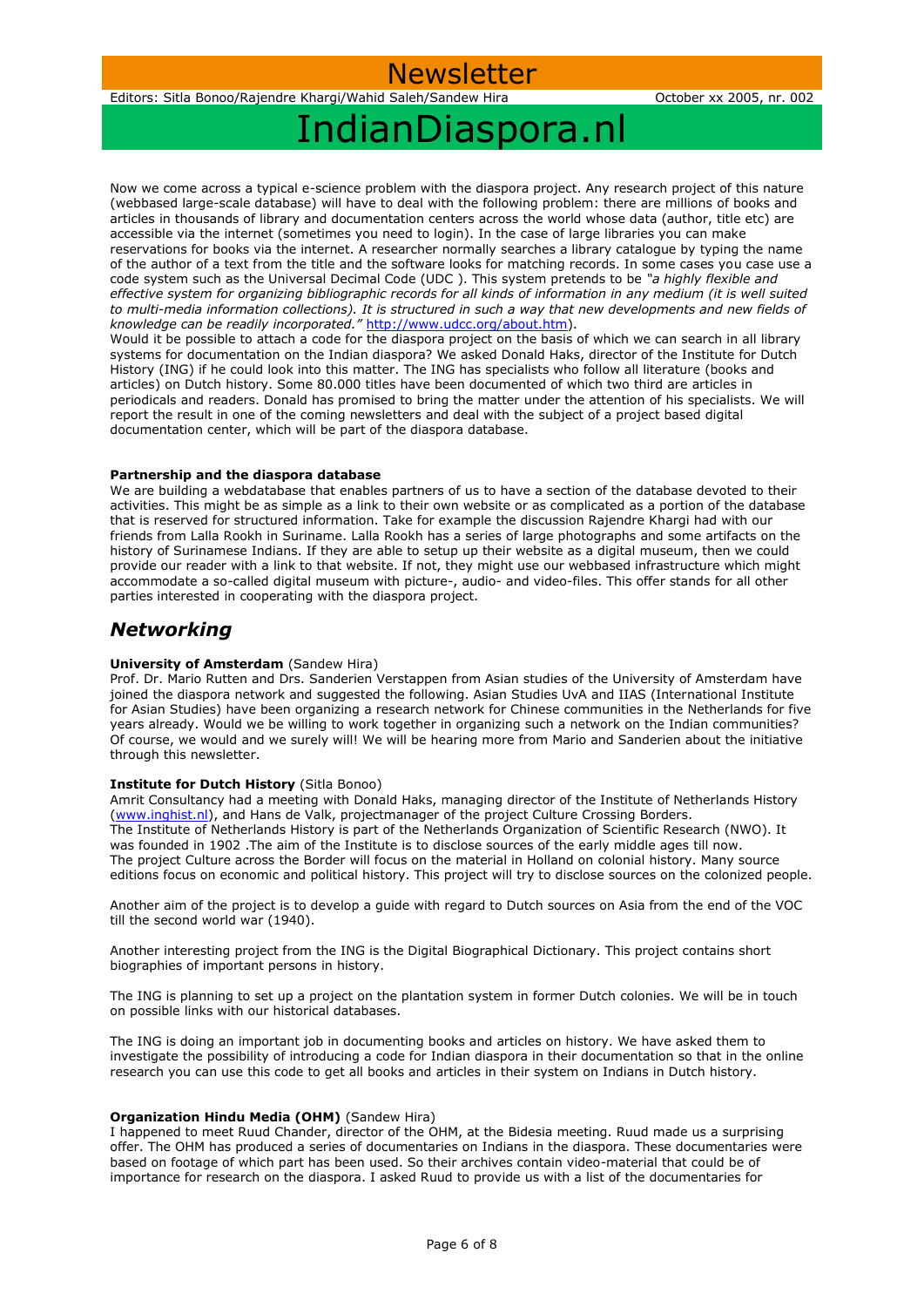## Newsl

Editors: Sitla Bonoo/Rajendre Khargi/Wahid Saleh/Sandew Hira October xx 2005, nr. 002

## IndianDiaspora.nl

publication in the newsletter. People who want to order a documentary or study the material can then contact the OHM.

### **Erasmus University Rotterdam** (Sandew Hira)

Prof. Dr. Alex van Stipriaan is an expert on the African-Caribbean slavery [\(http://fhk.sin-](http://fhk.sin-online.nl/staff/?lia=763&lang=nl)

[online.nl/staff/?lia=763&lang=nl\)](http://fhk.sin-online.nl/staff/?lia=763&lang=nl) and working at the Erasmus University Rotterdam (EUR). I happened to meet him at the Bidesia meeting. He told me that he is also working part-time for the Royal Tropical Institute. We discussed the idea of engaging his students at the EUR in research on the Indian diaspora. We will send him a list of topics (the EUR has a format for this) and the coming season (starting from February) he will bring the project under the attention of his students. Thanks, Alex!

### *The database* (Sandew Hira)

The development of the database is in full swing. We planned to start operating in June 2006. We are 3 months ahead of our scheme. The next issue of the newsletter will go into the different modules of the database.

### *Indiawijzer* (Wahid Saleh)

Indiawijzer - India in the Netherlands is an information portal and a database with information relating to India. It is a comprehensive overview of the Dutch organizations, institutions and individuals involved in one way or the other with India. It covers only one country - The Netherlands.

The first edition of the Indiawijzer in hard cover was published in 1992 followed by a second edition in 1999. The profit of the first publication went to the Netherlands-India Association and the profit of the second edition was donated to the Anwar Qadir Educational Trust for Higher Education in Jorhat, Assam.

Indiawijzer is now published in the Internet [\(http://www.indiawijzer.nl\)](http://www.indiawijzer.nl/). The database has been designed primarily to provide information and facilitate contacts. For example: it has an up-to-date cultural agenda of India related programmes, details of artists active in Indian dance and music, a list of mandirs, mosques and gurudwaras, list of Indian restaurants, Dutch companies doing business with India and Indian companies doing business with the Netherlands, Dutch NGO's active in India, information for the tourist including do's and don'ts etc. etc.

It is updated regularly. This directory is provided as a service to the community, free of charge. Indiawijzer in its present form has more than 2.500 pages, 3.000+ images and more than 2.500 external links.

Different organisations and institutions from different countries refer to the web directory of Indiawijzer. Even Russian, Malaysian, Pakistani, Australian, Turkish and Arabian portals have included the link as an information portal to the Netherlands. Government of India in their Pravasi Bharatiya Divas site also included a link to the Indiawijzer. Google has included www.indiawijzer.nl as one of the 7 information Guides & Directories to the Netherlands.

[\(http://directory.google.com/Top/Regional/Europe/Netherlands/Guides\\_and\\_Directories/\)](http://directory.google.com/Top/Regional/Europe/Netherlands/Guides_and_Directories/)

### **The story behind the Indiawijzer**

As a secretary of the Netherlands-India Association I used to get questions from new arrivals from India, school children interested in India, the Dutch public interested in or associated with India and also now and then Dutch business organisations who wanted to do business with India.

Questions which the Embassy of India, The India Institute, The Indian Tourist Office or India Work Group or others received and were not able to answer or did not have the time to answer were generally directed to him. The result is the publication of the Indiawijzer. In Dutch Indiawijzer means guide to India. The name is Dutch. But most of the contents are in English.

Indiawijzer - India in the Netherlands was just an idea. From idea to finished product is the result of months of research, planning and hard work. This whole site is the work of one individual - from the idea to datacollection, web design and maintenance.

### *Documentation*

**Weblinks** (Wahid Saleh)

Here is a link with annotated bibliography on South East Asian Diaspora and East Africa: [http://coombs.anu.edu.au/Biblio/biblio\\_sasiadiaspora.html](http://coombs.anu.edu.au/Biblio/biblio_sasiadiaspora.html) .